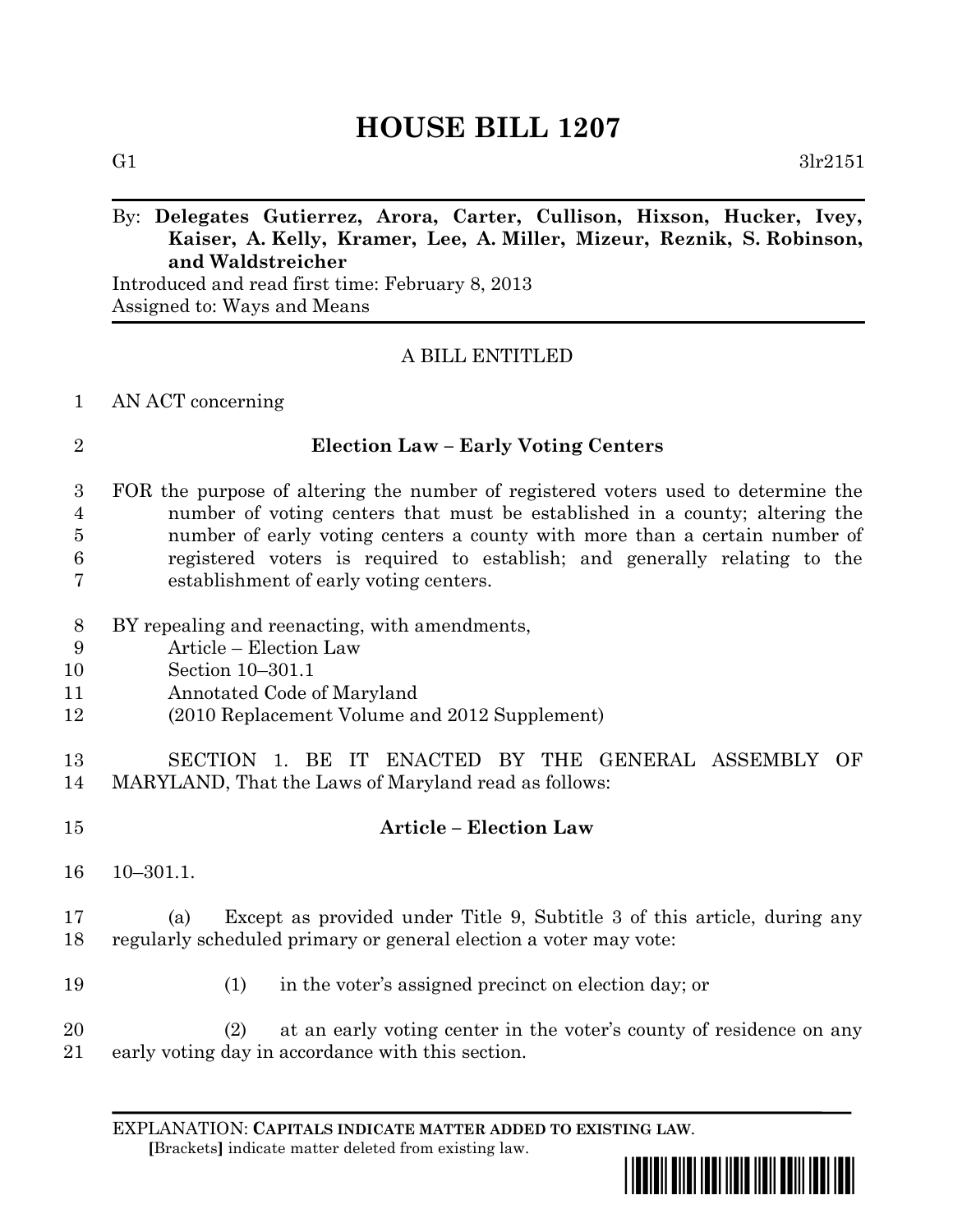#### **HOUSE BILL 1207**

 (b) (1) Each county shall have at least one early voting center established in the county as prescribed in this subsection. (2) A county with fewer than **[**150,000**] 125,000** registered voters shall have one early voting center established in the county. (3) A county with more than **[**150,000**] 125,000** but fewer than 300,000 registered voters shall have three early voting centers established in the county. (4) A county with more than 300,000 **BUT FEWER THAN 450,000** registered voters shall have five early voting centers established in the county. **(5) A COUNTY WITH 450,000 OR MORE REGISTERED VOTERS SHALL HAVE A MINIMUM OF EIGHT EARLY VOTING CENTERS PLUS A NUMBER OF ADDITIONAL EARLY VOTING CENTERS ESTABLISHED IN THE COUNTY DETERMINED BY: (I) DIVIDING THE NUMBER OF REGISTERED VOTERS IN THE COUNTY BY 100,000; AND (II) ROUNDING THE QUOTIENT TO THE NEXT HIGHER WHOLE NUMBER.**  (c) No later than 6 months before a primary election, the State Board, in collaboration with the local board in each county, shall designate each early voting center in that county. (d) Each early voting center shall be open for voting as follows: 22 (1) for the 2010 gubernatorial primary and general elections: (i) beginning the second Friday before a primary or general election through the Thursday before the elections, but excluding Sunday; and (ii) during the hours between 10 a.m. and 8 p.m.; and (2) for the 2012 presidential primary and general elections: (i) beginning the second Saturday before a primary or general election through the Thursday before the elections; and (ii) 1. during the hours between 10 a.m. and 8 p.m. on the Saturday and the Monday through the Thursday during the early voting period; and